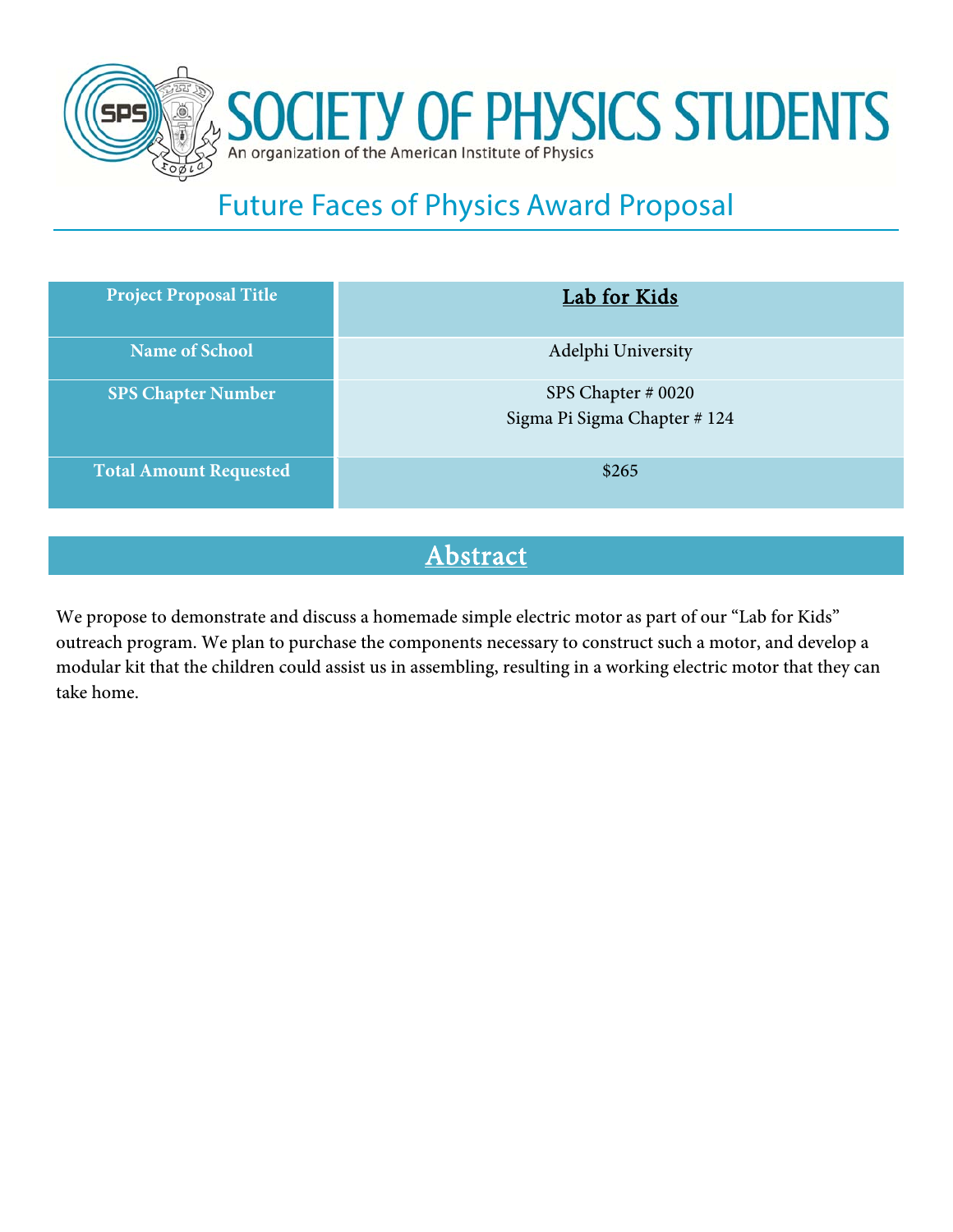## Proposal Statement

#### Overview of Proposed Activity

For the past few years at Adelphi University, the Physics Club has hosted an outreach program called "Lab for Kids". We invite a group of minority students from a local high school come to campus and they spend the day with professors and members of the Physics Club. They take a tour of campus and have the opportunity to ask us any questions they have about college, from applying to classes, physics, and careers in physics. Afterwards, we break them up into groups and introduce them to several different physics topics through lab experiments. We have some stations that are just demonstrations, and others that are interactive, where the students work together to complete an experiment. Finally, we eat lunch and discuss the day together.

With the money from this Award, we plan to buy the parts to build several electric motors and use it as our primary project during "Lab for Kids". We will explain to the students what an electric motor is, how it works, and show them how to build one. We then plan to assist the students in constructing the generator from prepared components and allow them to take their small motor home.

#### How Proposed Activity Promotes Physics Across Cultures

Our outreach program is related to the purposes of The Future Faces of Physics Award because we are introducing the field of physics to a group of minority students. These students have not been shown the various opportunities that they have available to them, and so we hope to show them that we can be a resource to them. We can guide them to go after those opportunities, especially in the various fields of physics, and assist them along the way to success.

Usually we hold this activity towards the end of the spring semester of each academic year, around the middle of April. We are planning to do the same this year, and host the outreach program in the middle of April 2014. The outreach program is a one-day event in which students arrive in the morning, between the hours of 9- 10am and stay until about 2-3pm in the afternoon.

We plan to request money from Adelphi's Center for Student Involvement for the lunch. We already have much of the equipment on hand to carry out many of the demonstrations. With the money from the Award, we plan to buy the parts necessary to build a simple electric motor.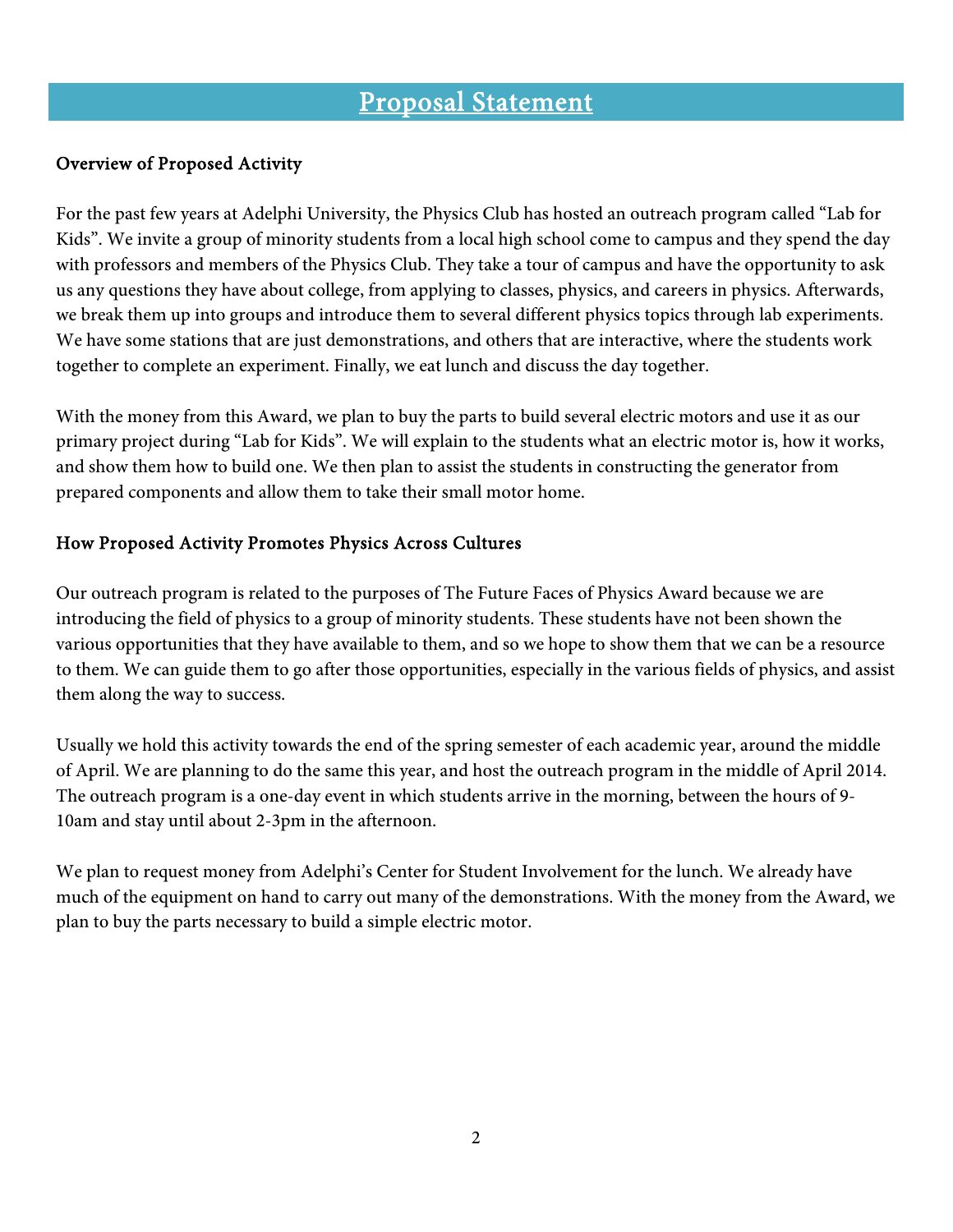#### Plan for Carrying Out Proposed Project/Activity/Event

Physics Club Officers

Jessica Scheff, President, jessicascheff@mail.adelphi.edu

Michael Trietsch, Vice President, michaeltrietsch@mail.adelphi.edu

John Dellatto, Vice President, johndellatto@mail.adelphi.edu

Brian Kaufman, Treasurer, briankaufman@mail.adelphi.edu

Dennis Mars, Secretary, dennismars@mail.adelphi.edu

Faculty Advisor Professor Sean Bentley, bentley@adelphi.edu

- This is an event the Physics Club tries to hold every year. Our faculty advisor Professor Sean Bentley will organize the students coming while the rest of the officers organize the projects and demonstrations. The officers will also responsible for the placing of the orders.
- Every Physics club officer and most of the Physics club members are also SPS members.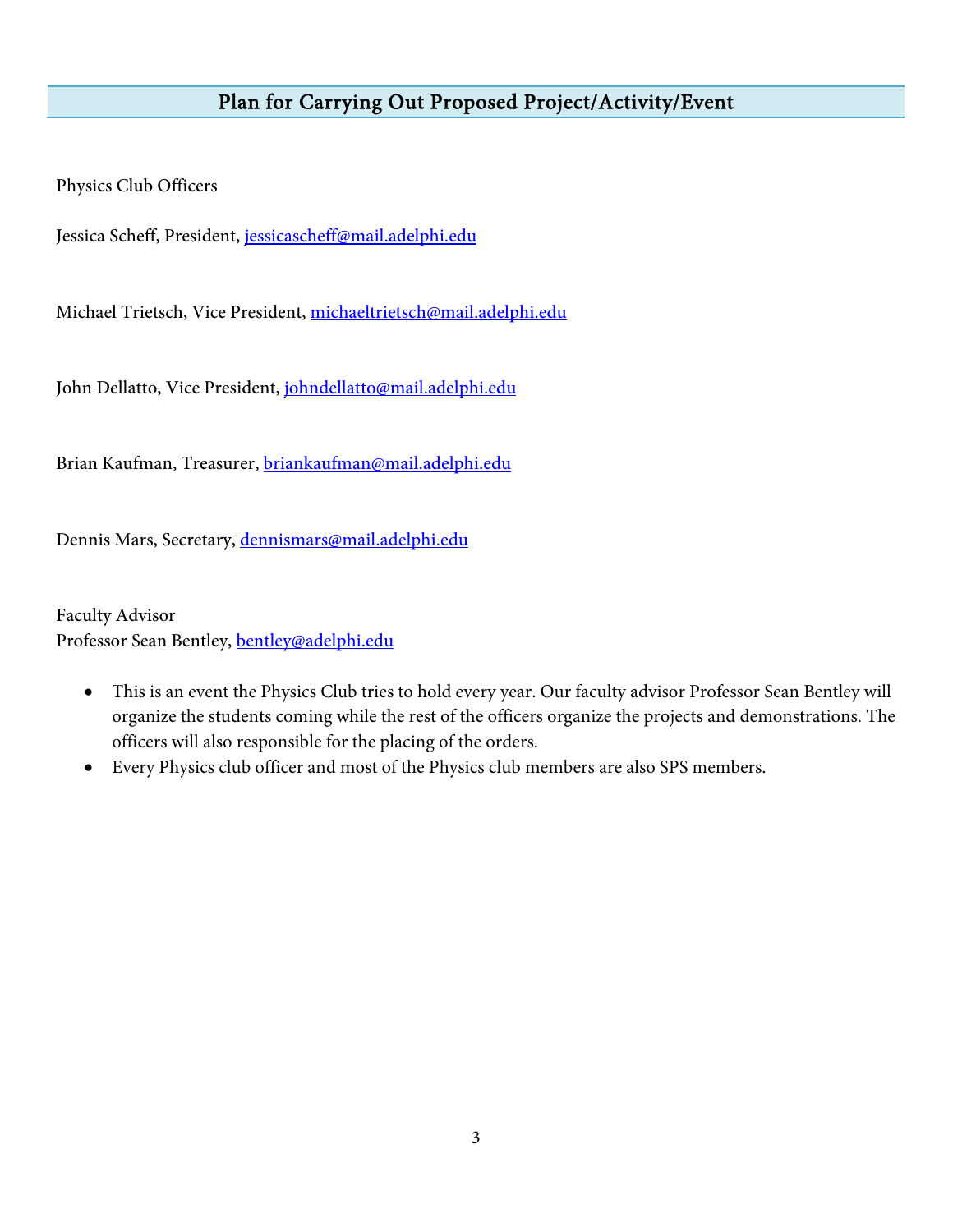## Project/Activity/Event Timeline

| Set a date for Lab for Kids –       | By: Friday, February 10 |  |  |
|-------------------------------------|-------------------------|--|--|
| Contact Westbury High School and    |                         |  |  |
| coordinate when the students will   |                         |  |  |
| come (probably middle of April)     |                         |  |  |
| Order the materials for the motor   | By: Friday, February 24 |  |  |
|                                     |                         |  |  |
| Discuss Logistics –                 | By: Friday, March 9     |  |  |
|                                     |                         |  |  |
| Put together the project, get       |                         |  |  |
| volunteers from Physics Club, and   |                         |  |  |
| discuss a schedule for Lab for Kids |                         |  |  |
| Lab for Kids Event Day              | middle of April         |  |  |

Activity Evaluation Plan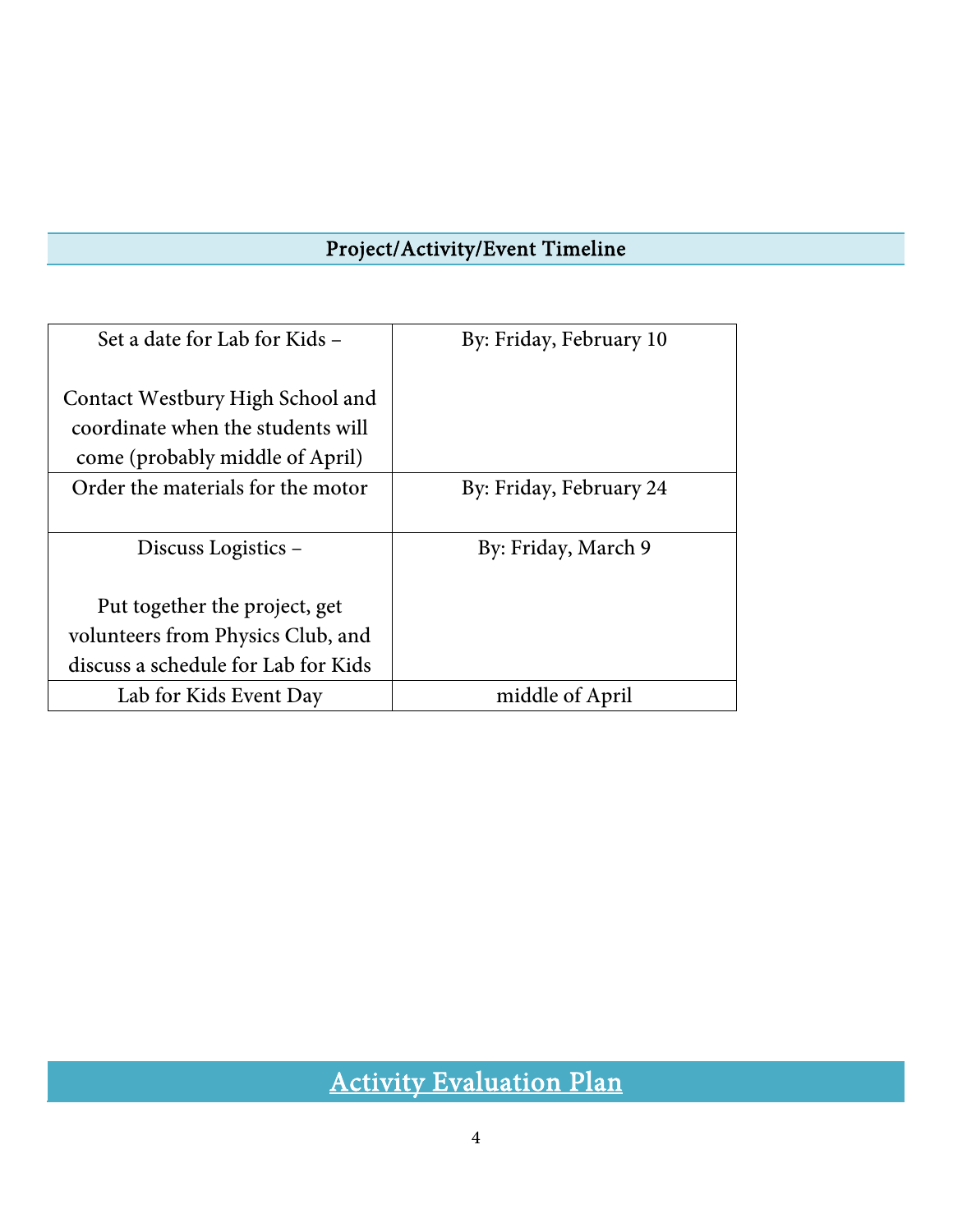To evaluate the activity we would start with tracking the attendence. The majority of the physics club will be present as well as the students from highschool. We record attendance for every physics club event we hold. Afterwards we could conduct a small survey for the students to tell us how they liked the projects and demonstrations and if they learned a lot. We would also discuss their plans for the future about science and if projects like ours helps in deciding what they would like to do. These evaluations will also help us to choose future projects.

## Budget Justification

We would be using the money given to us specifically to purchase the items for assembling several electrical motors so each student can make one and take it home with them.

| D-Batteries                                | \$15 |
|--------------------------------------------|------|
|                                            |      |
| Insulated 22G wire                         | \$20 |
| Large-eyed, long, metal sewing<br>needles: | \$6  |
| Modeling clay                              | \$10 |
| <b>Electrical Tape</b>                     | \$5  |
| Small circular magnets                     | \$15 |
| Hardware                                   | \$10 |
| Hobby knives                               |      |

Total: \$295

Thank you for your time and consideration.